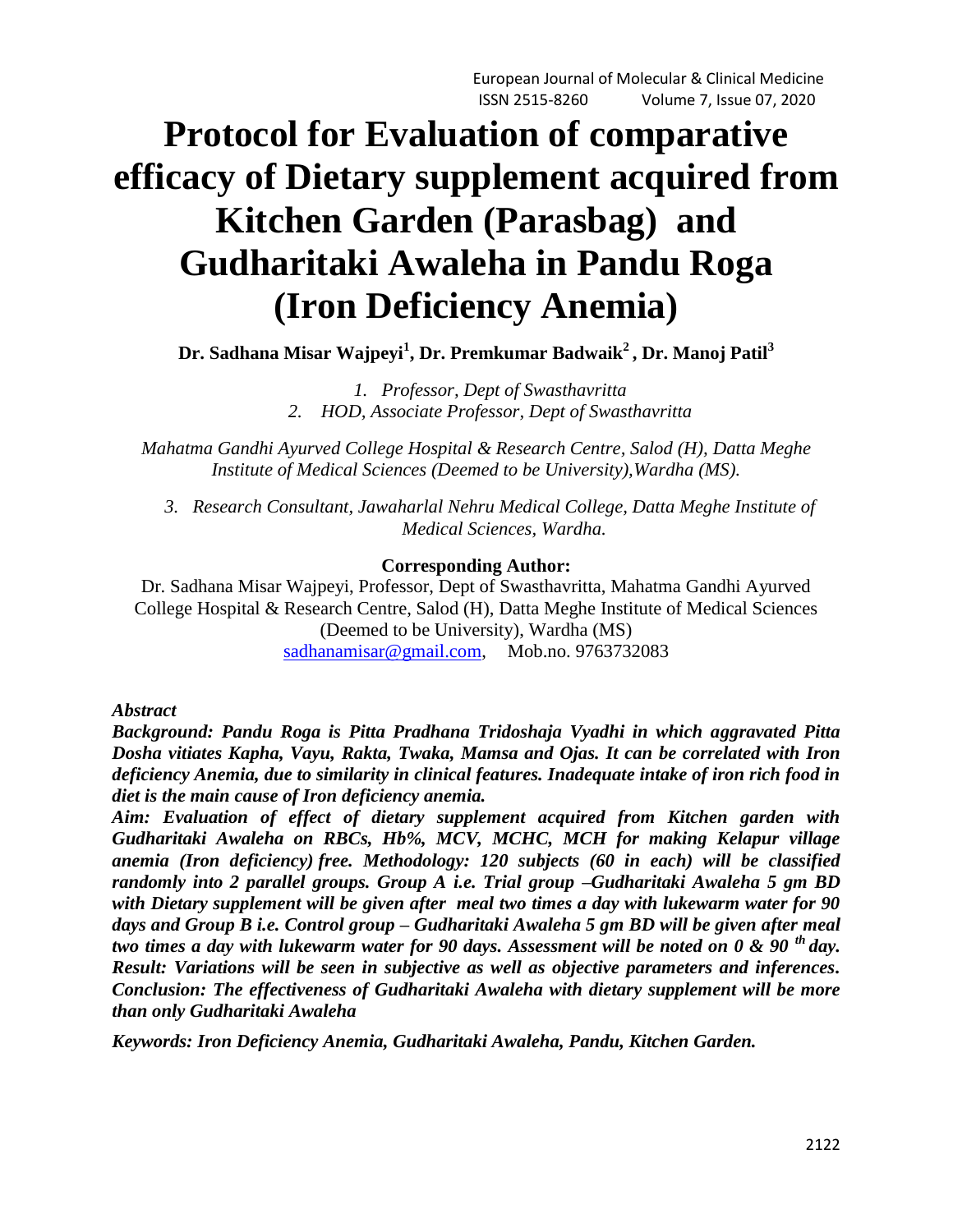#### **1. Introduction:-**

Pandu Roga is Pitta Pradhana Tridoshaja Vyadhi. The decreased level of *Rasa* and *Rakta* which have the major functions of nourishment and providing support to the vital function give rise to the symptoms. Aggravated *Pitta Dosha* vitiates *Kapha*, *Vayu*, *Rakta*, *Twaka*, *Mamsa* and *Ojas. Vivarnata* of *Twaka* (discoloration of skin/Panduta) is the characteristic feature of *Pandu*. Other signs of *Pandu Roga* are *Agnimandya* (diminished appetite), *Aruchi* (tastelessness in food*)*, *Daurbalya* (general debility), *Bhrama* (giddiness) etc.[1]. It can be correlated with Iron deficiency Anemia, due to similarity in clinical features. Inadequate intake of iron rich food is the main cause of Iron deficiency anemia.

It is a condition having low concentration of hemoglobin (Hb) and decrease in the number of red blood corpuscles of the body [2].

Throughout the world, Iron deficiency anemia is considered as a major health issue, and even the WHO declared Iron deficiency as one of the commonest and widespread nutritional deficiencies throughtout the world today especially affecting the females and children [3].

Anaemia is multifactorial including dietary and non-dietary factors. Nutritional anemia is mainly caused by dietary deficiencies of minerals and vitamins like iron, folic acid, vitamin A, vitamin  $B_{12}$ , ascorbic acid and zinc. These nutrients deficiencies may be due to inadequate dietary intake and poor bioavailability of these micronutrients. Recommended dietary allowance for iron is 8 mg/day for adult men as well as for females after menopausal age, whereas it is 18 mg/day for pre-menopausal women. Therefore, selection of iron-rich diet and better bioavailability techniques are crucial to meet the demand. Iron is one of the essential micronutrients needed for synthesis of Hemoglobin [4]. Green leafy vegetables and fruits are the best source of minerals and vitamins. The average productivity of these crops is much lower (48.6 q/ha) than state (52.4 q/ha) and national productivity (171.1 q/ha). Cultivation of variety of fruits and vegetables rich in micronutrients in the kitchen garden is the most effective, easy and safe source of getting fresh and healthy food. This practice is particularly more beneficial in rural regions where people have low purchasing power and distant markets. Kitchen gardening directly provides food and nutritional security by making easy availability to food that can be harvest instantly, prepared, and can be used by all members in the family, every day or whenever required. These vegetables also provide taste, palatability, better digestibility to us and increase the appetite. According to Daily requirement, the daily need of vegetables is 300 gm/person which mainly include green leafy and other vegetables with tubers and roots. Vegetables are suitably grown in kitchen gardens as they are mostly short duration crops. A family can take vegetables from these kitchen gardens round the year [5]. A Kitchen Garden is a small plot near to the house used for growing a variety of vegetables and fruits according to the season since early times. From Kitchen Garden one can get pure, fresh, organic, cheap, and healthy fruits and vegetables, a rich source of micronutrients. Also they are free from all chemicals and poisons by providing organic manure and kitchen waste with using good seed. Kitchen gardening directly provides food and nutritional security and easily accessible to all when needed [6].

Dietary supplement acquired from Kitchen Garden (Parasbag) which mainly consists vegetables and fruits. The Kitchen Garden kit will include green leafy vegetables like spinach, fenugrik, White amaranth, red amaranth, white goosefoot, green coriander, fruits like brinjal, tomato, lady finger, Cluster beans*,* green chili, Long beans /Cow-pea beans, climbers like cucumber, pumpkin, ridge gourd, bottle gourd, bitter gourd, root and tubers include beet, carrot and radish, Papaya and drumsticks. This will help in increasing awareness regarding dietary habits by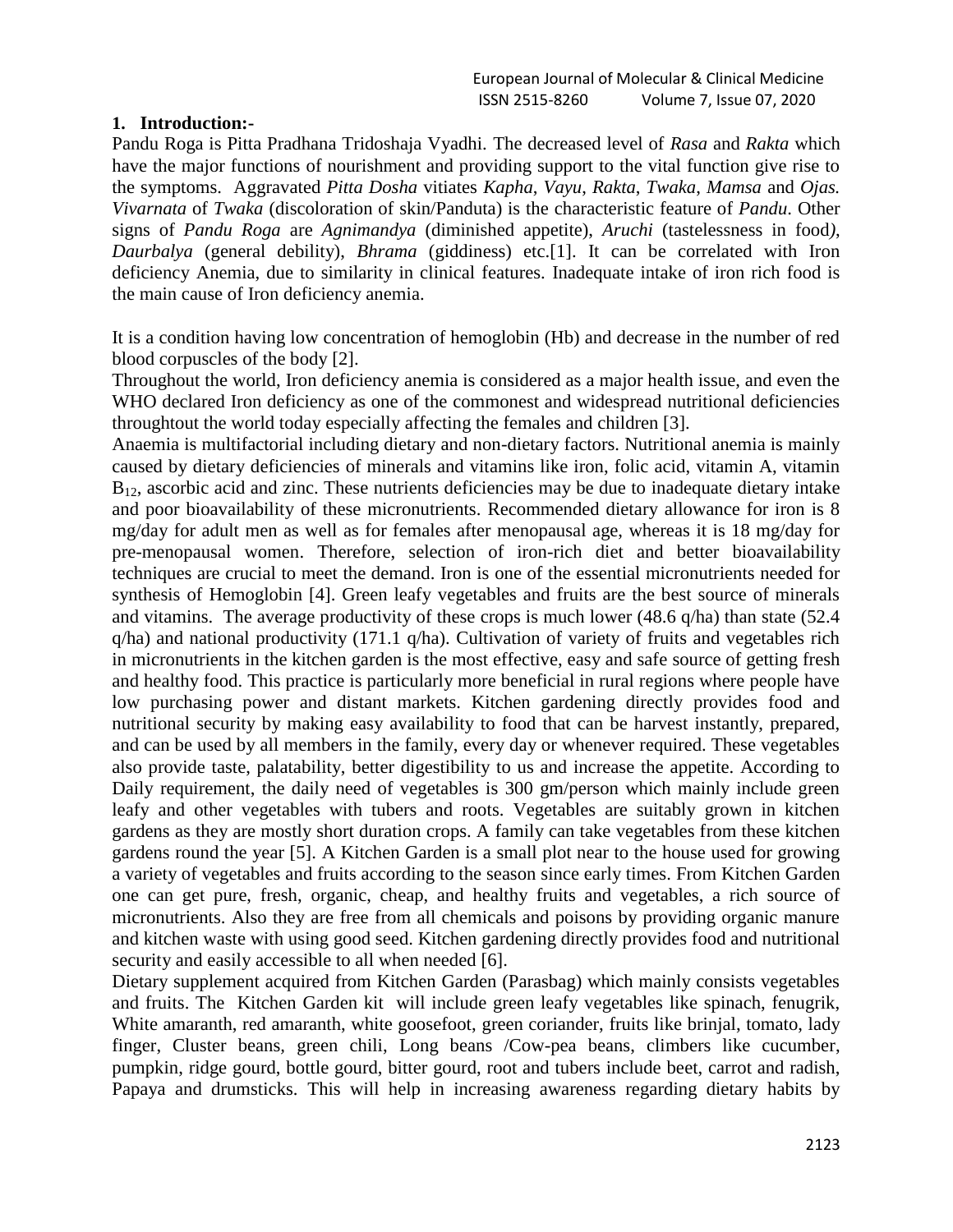European Journal of Molecular & Clinical Medicine ISSN 2515-8260 Volume 7, Issue 07, 2020

increasing intake of vegetables and fruits from kitchen garden for preventing anaemia in rural India. Haritaki is indicated for the treatment of Pandu roga in almost all the classics of Ayurveda. Guda Haritaki yoga is one of the important medicines indicated in Panduroga in Bharat Bhaisajya Ratnavali. Various research study conducted on Guda Haritaki yoga proved its efficacy in Panduroga[7] .

Need of the study

As per the National Family Health Survey, 53.2% of population of non-pregnant female and 50.4% of pregnant one between age of 15-49 years were found to be anemic in 2016, whereas only 22.7% men were anemic in this age group [8].

In majority of patients having iron deficiency anemia are mild and there is no any apparent complications are seen. But prolonged deficiency can leads to severe adverse effects on the health, mental growth, and efficiency of an individual worldwide. There are multiple strategies for correcting iron deficiency like iron rich dietary supplement, oral and injectable iron preparation and blood transfusion. But all have limitations due to adverse effects [9]. Hence, to prevent and to combat iron deficiency by selection of diet rich in iron is very important. India is considered as the second position in production of fruits and vegetables however its utilization is very less particularly among the people of rural region, which may be due to the ignorance, lack of knowledge, poor accessibility of vegetables and fruits and poor purchasing power in lower income group.

Healthy dietary habit like consuming fruits and vegetables having micronutrients is an easy, cheap and efficient way to deal with nutritional deficiency. Vegetables and fruits are rich sources of nutritional bioactive compounds.

In KG vegetables and fruits are grown organically are free from toxic chemicals but there is lacking of its knowledge and skill. The use of organically grown vegetables and fruits could contribute significantly supply of mineral and vitamins and also associated with decreasing occurrence of anemia related to nutritional deficiencies in poor population [10, 11].

To deal with the multiple causes of anemia efficiently, there is need of collaboration and coordination among various related sectors like Dietary, health, water, cleanliness and hygiene, as well as, poverty mitigation, farming, industry and education and various groups such as government and nongovernmental organizations and the private divisions.

Mission Samriddhi (MS) is a social impact enterprise which aims to achieve holistic sustainable rural development & has been working in Wardha and Yavatmal in the theme of Panchayat Empowerment, Health, Education and Livelihood for the last 3 years.

Mission Samriddhi (MS) wishes to make one village anemia free on pilot basis for which they have identified Kelapur Tq. Wardha for the project. Kelapur has a population of 1026 and is located on Deoli – Pulgaon road with about 30 km distance from Wardha. They are promoting the activity of kitchen gardens for the last three years with the support of MSRLM. For making village Anemia Free they have distributed the seed and conducted the training on kitchen garden. There is a need to encourage and to create awareness regarding consumption of organically grown vegetables and fruits for keeping good health and combating nutritional deficiency disorders like Iron Deficiency Anemia. The aim to evaluate the effect of dietary supplement acquired from Kitchen garden with Gudharitaki Awaleha on RBCs, Hb%, MCV, MCHC, MCH for making Kelapur village anemia (Iron deficiency) free.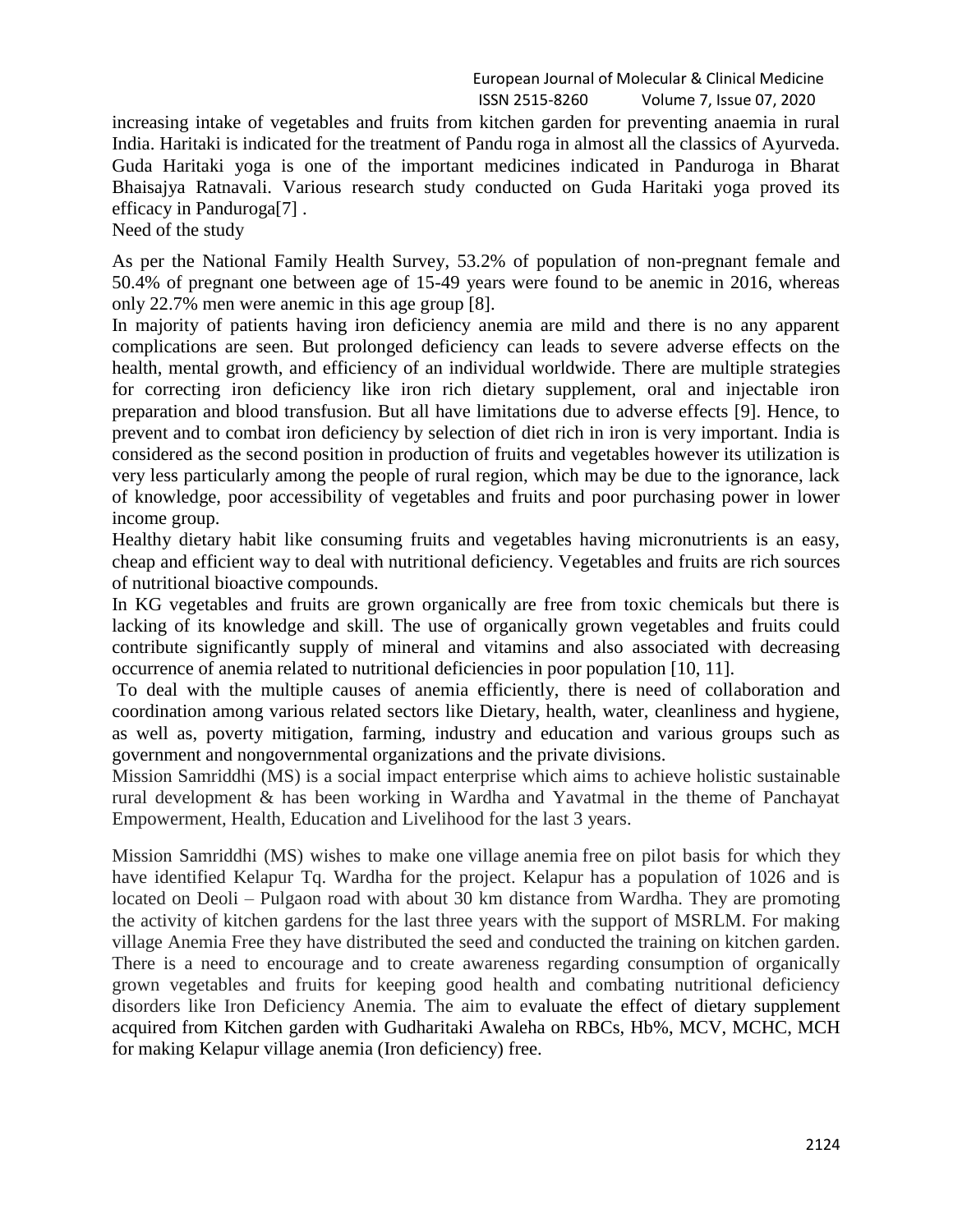European Journal of Molecular & Clinical Medicine ISSN 2515-8260 Volume 7, Issue 07, 2020

Hence this study is planned in collaboration with Mission Samriddhi (MS) to evaluate the comparative efficacy of dietary supplement acquired from Kitchen Garden (Parasbaga) and *Gudaharitaki Awaleha.*

#### **Trial structure design-**

Randomized open reference standard controlled single blind Double armed Study. Interventional study of two similar group set having equal ratio.

| Group | <b>Sample</b> | <b>Intervention</b>                                                        | Dose and         | Anupan | <b>Duration</b> | <b>Follow-</b> |
|-------|---------------|----------------------------------------------------------------------------|------------------|--------|-----------------|----------------|
|       | size          |                                                                            | <b>Frequency</b> |        |                 | up             |
| A     | 60            | Dietary<br>supplement<br>acquired from KG<br>Gudharitaki<br>and<br>Awaleha | 5gm BD           | Water  | 90days          | Monthly        |
| B     | 60            | Gudharitaki                                                                | 5gmBD            | Water  | 90days          | Monthly        |
|       |               | Awaleha                                                                    |                  |        |                 |                |

#### **Interventions- Table 1**

# **Methodology**

#### **Study location**

The assessment of study will be directed in MGACH  $\& RC$ , Salod (H), Wardha.

**Eligibility standards-** Patients between the age group 16-50 years of either sex having Hb % in the range of 7 to 11gm/dl and having iron deficiency without other causes of Anemia will be included in the study. Known cases of Thalassemia, Sideroblastic anemia, Anemia due to Malignancies, Hereditary sickle cell, Aplastic anemia, hemolytic anemia, pregnant & lactating women, known cases of bleeding disorders and females with menstrual disorders will be excluded.

## **Standards for terminating and changing assigned interferences**

If any unwanted & untoward side effects observed, if symptoms aggravated during treatment and patients no more willing to continue the treatment will be withdrawn from the study. Free treatment will be given to the patient if any untoward effects will appear. To check drug adherence, there will be monthly follow up throughout 90 days of treatment.

## **Follow up duration –** Monthly to check the drug adherence.

**Primary Results-** Assessment of the outcome of trial drug on RBCs, Hb%, MCV, MCHC, MCH will be done before and at the end of the treatment.

## **Statistical study**

The observations will be analyzed by using chi square test and student unpaired t test.

## **Time Period till Trial Ends**

The subject will be observed throughout treatment of 90 days.

**Follow up duration-** 0,  $30<sup>th</sup>$ ,  $60<sup>th</sup>$  and  $90<sup>th</sup>$  day

# **Time period of registration, interferences**

Drug will be administered from starting of the treatment to 90 days. **Recruitment**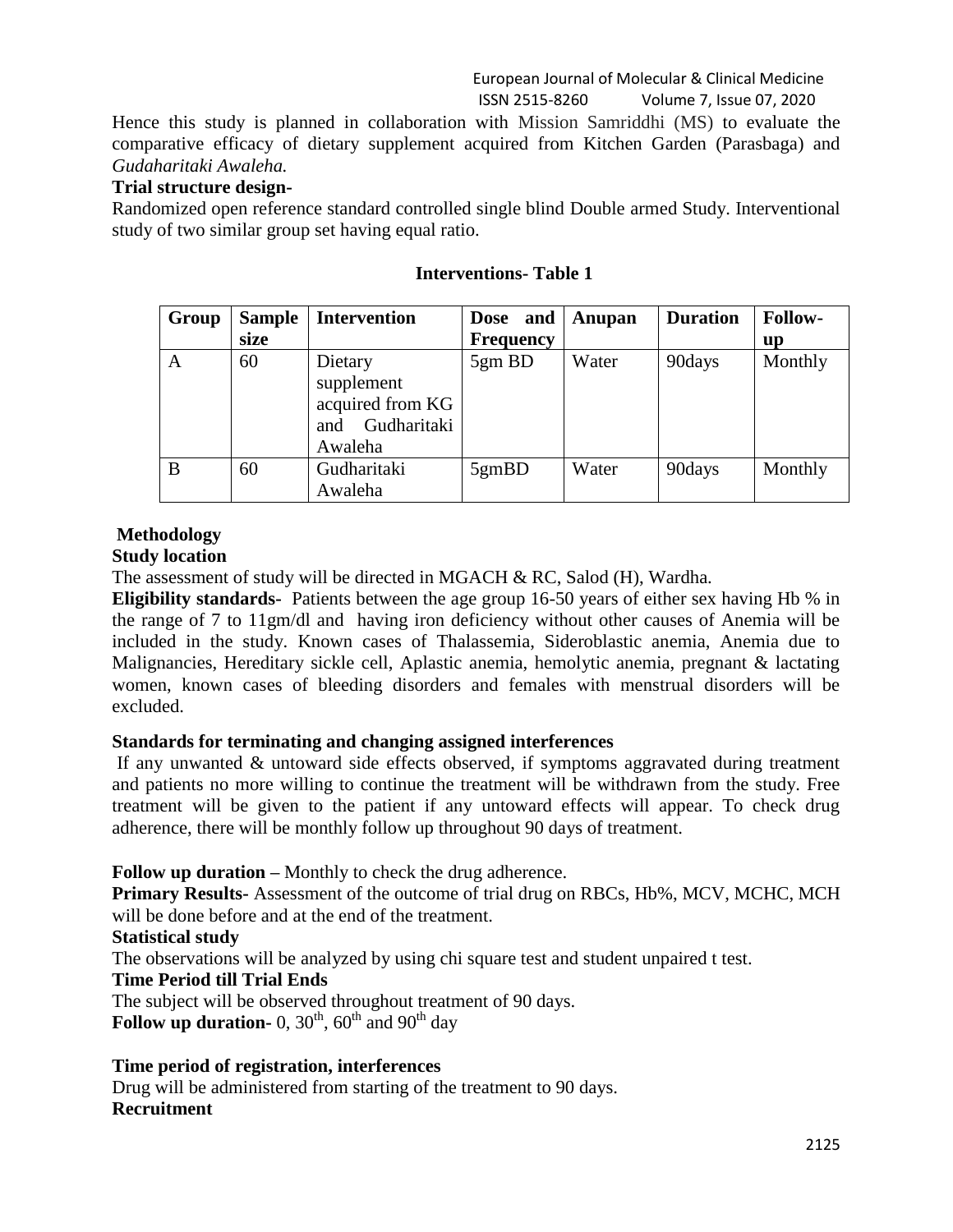120 (60 in each group) subjects will be recruited by simple random selection Lottery method. PI and Co- PI will assign and register the subjects

## **Methods**

Information gathering, organization, and examination.

#### **Data gathering techniques**

Assessment parameters: Subjective Parameters like *Vivarnata* (pallor of skin*), Agnimandya*  (diminution of Agni), *Daurbalya (*general debility), *Shwasa* (exersional dyspnoea)

Objective parameters like RBC, Hb%, MCV, MCH and MCH

The assessment will be done according to the gradations of subjective parameters on day 0 and 90 day. Subjects will be kept in contact and monthly follow up for drug adherence will be taken.

# **Expected Result**

*Gudharitaki Awaleha* with Kitchen garden will reduce *Vivarnata* (pallor of skin*), Agnimandya*  (diminution of Agni), *Daurbalya (*general debility), *Shwasa* (exersional dyspnoea) and will increase RBC, Hb%, MCV, MCH and MCH and will give symptomatic as well as therapeutic relief.

#### **Discussion**

*Gudharitaki Awaleha* contains *Gud* (*jaggery* ) and *Haritaki* (*Terminalia chebula.* Retz.) which is indicated in Panduroga in Bharat Bhaishajya Ratnavali. *In all Ayurveda classics Haritaki* is indicated for *Pandu roga*. Deepana pachana properties of Haritaki helps in correcting Agnimandya, the main cause of Panduroga. In *Pandu roga there* is dushti of *rasa and rakta dhatu* [12]. *Haritaki* is a *rasayana* drug that helps in correcting dhatudushti and promoting formation of good dhatu. It possesses antioxidant, immunomodulatory, antibacterial and Anthemintic activities[13]. Jaggery (Gud), a product of sugarcane, is rich in minerals mainly Iron and Calcium. Each 100 g of jaggery contains 10-13 mg of Iron. Recommended Dietary Allowances (RDA) of Iron in man is 17mg per day and in women it is 21mg per day.[14] Research studies conducted on Jaggery in iron deficiency anemia proved its efficacy in increasing Hb%. Hence it will help in increasing Hb% [15,16,17]. Prevalence of anemia globally is evident from a number of studies [18-22]. Studies on anemia have been reported by Baliga et. al [23], Jaiswal et. al[24] and Singh et. al.[25]. Few of the related studies from this region were reviewed [26-30].

The organically produced products like fruits and vegetables from Kitchen Garden are rich source of micronutrients that will help in reducing nutritional deficiency of iron, calcium and will help in increasing Hb%. It also helps in increasing absorption of iron. Hence this study is undertaken to evaluate efficacy of Dietary supplement acquired from Kitchen Garden (Parasbag) in the management of Panduroga.

#### **Data Management**

The information entrance coding will be completed by PI

#### **Statistical approaches**

The data will be analyzed by using chi square test and student unpaired t test.

## **Ethics Moral and Distribution**

Research ethics agreement and also endorsement from research ethics board has been reserved. Ref.No. MGACHRC/IEC/October-2020/149

#### **Consent or Any Agreement**

The written consent will be obtained from the subject before commencement of the trial. During the trial the privacy of all subjects will be preserved.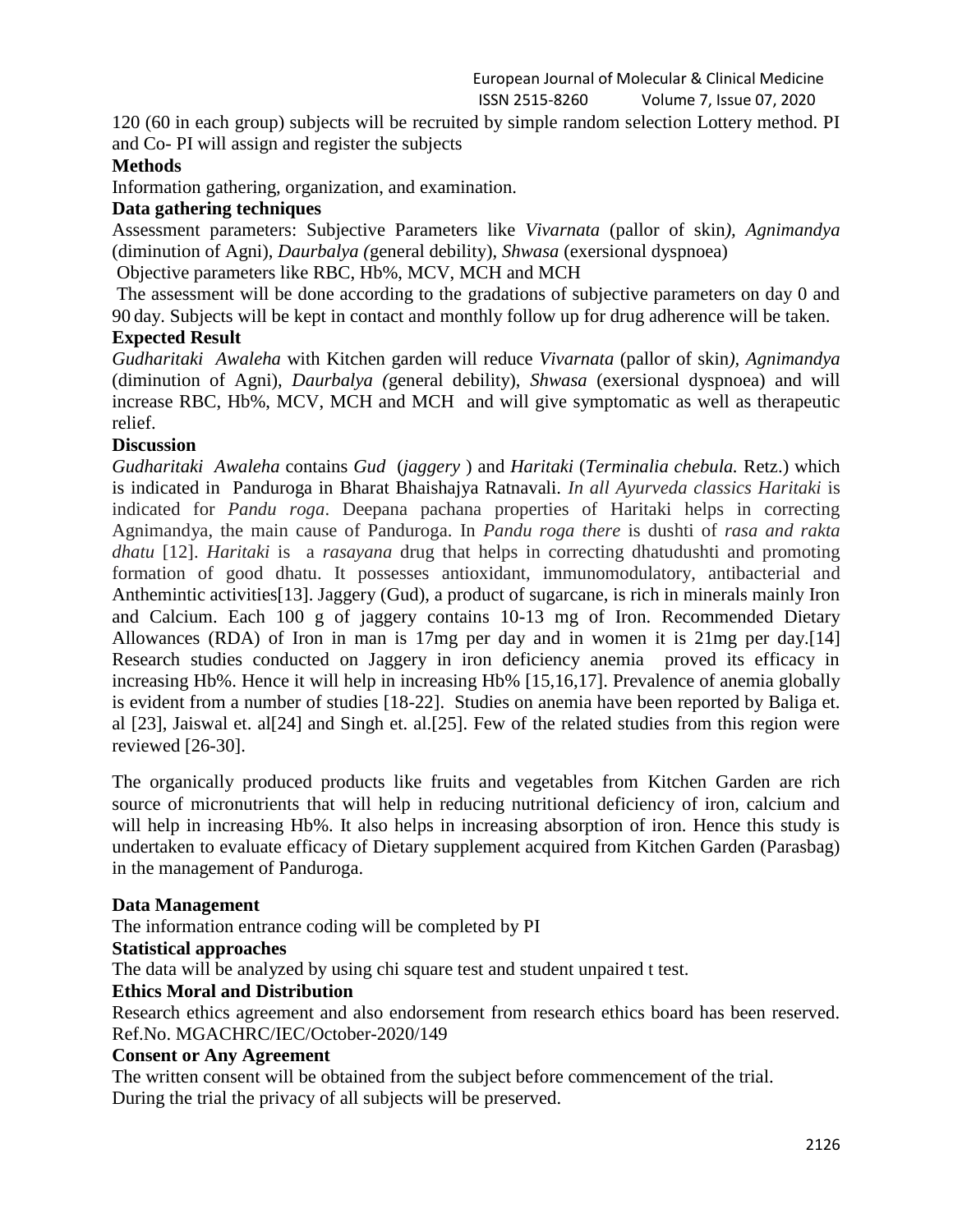#### **Dissemination strategy**

The information will be disseminated by publication in Journal. Author's eligibility strategies and any proposed use of specialized authors

#### **Informed Agreement Resources**

With complete material data model agreement consent form and any other associated certification will be allotted to subjects.

#### **References**

- [1] Kushwaha HC, Editor,Charaka Samhita of Agnivesha, Part 2,Chikitsasthana Chapter 16, Verse 5, Reprint Edition. Varanasi:Chuakhambha Orientalia, 2012; 422.
- [2] Guyton AC, Hall JE. Textbook of Medical Physiology. 11th Edi. New Delhi: Saunders publisher; 2006. P. 426
- [3] WHO, UNICEF, and UNU, Iron Deficiency Anaemia: Assessment, Prevention and Control, A Guide for Programme Managers, WHO, UNICEF, UNU, Geneva, Switzerland,2001,http://www.who.int/nutrition/publications/micronutrients/anaemia\_iron \_deficiency/WHO\_NHD\_01.3/en/index.html. ]
- [4] Arther C Guyton, J.Ohn E.Hall: In blood cell immunity and blood clotting, Text Book of Medical Physiology,China Elsevier, 2006,p426
- [5] Jana H. (2015) *Rashtriya Krishi*, 10(2),13-16.
- [6] Singh V., *et al*., (2018) Kitchen Gardening: A Promising Approach Towards Improving Nutritional Security in Rural Households. International J. of Microbiology Research, ISSN: 0975-5276 & E-ISSN: 0975-9174, Volume 10, Issue 5, pp.-1216-1219. DOI: <http://dx.doi.org/10.9735/0975-5276.10.5.1216-1219>
- [7] Bhaishjya Ratnavali, pandurogadhikar Vidhyotini Hindi Commentry by Kaviraj Ambikadutt Shastri,chaukhamba Sanskrit sansthan, edition 2004, page no. 722.
- [8] International Institute of Population Sciences (IIPS) National Family Survey (NFHS) 4 Fact sheets. [accessed on Aoril, 2020]. Available from [http://www.rchiips.org/nfhs/factsheet\\_NFHS-4.shtml](http://www.rchiips.org/nfhs/factsheet_NFHS-4.shtml)
- [9] Davidson's Principles and practice of Medicine, By Sir Stanley Davidson, Published by Churchill Livingstone, Elsevier. 20th Edition, 2006.
- [10] Keller G.B., Mndiga H., Maass B.L. Diversity and genetic erosion of traditional vegetables in Tanzania from the farmer's point of view. Plant Genet. Resour. 2005;3:400–413. doi: 8.1079/PGR200594. [\[CrossRef\]](https://dx.doi.org/10.1079%2FPGR200594) [\[Google Scholar\]](https://scholar.google.com/scholar_lookup?journal=Plant+Genet.+Resour.&title=Diversity+and+genetic+erosion+of+traditional+vegetables+in+Tanzania+from+the+farmer’s+point+of+view&author=G.B.+Keller&author=H.+Mndiga&author=B.L.+Maass&volume=3&publication_year=2005&pages=400-413&doi=10.1079/PGR200594&)
- [11] Shukla R., Kitchen garden for nutritional security in nutri smart village International Journal of Chemical Studies 2018; 6(3): 1015-1017
- [12] Shweta Dadarao Parwe, Milind Abhimanyu Nisargandha. Clinical evaluation of Nitya Virechana in Hepato cellular Jaundice – A Case Study. ijrps [Internet]. 2020Sep.30 [cited 2020Oct.13];11(4):5902-6. Available from: <https://pharmascope.org/ijrps/article/view/3247>
- [13] Gupta A, Mishra AK, Bansal P, Singh R, Kumar S, Gupta V. Phytochemistry and Pharmacological activities of Haritaki-A review. Journal of pharmacy research. 2010 Feb;3(2):417-24.
- [14] Park K. Park's Textbook of Preventive and Social Medicine. Nutrition and Health, 25 [sup] th ed. Jabalpur, India: Banarasi Das and Bhanot Publishers. 2019:-693.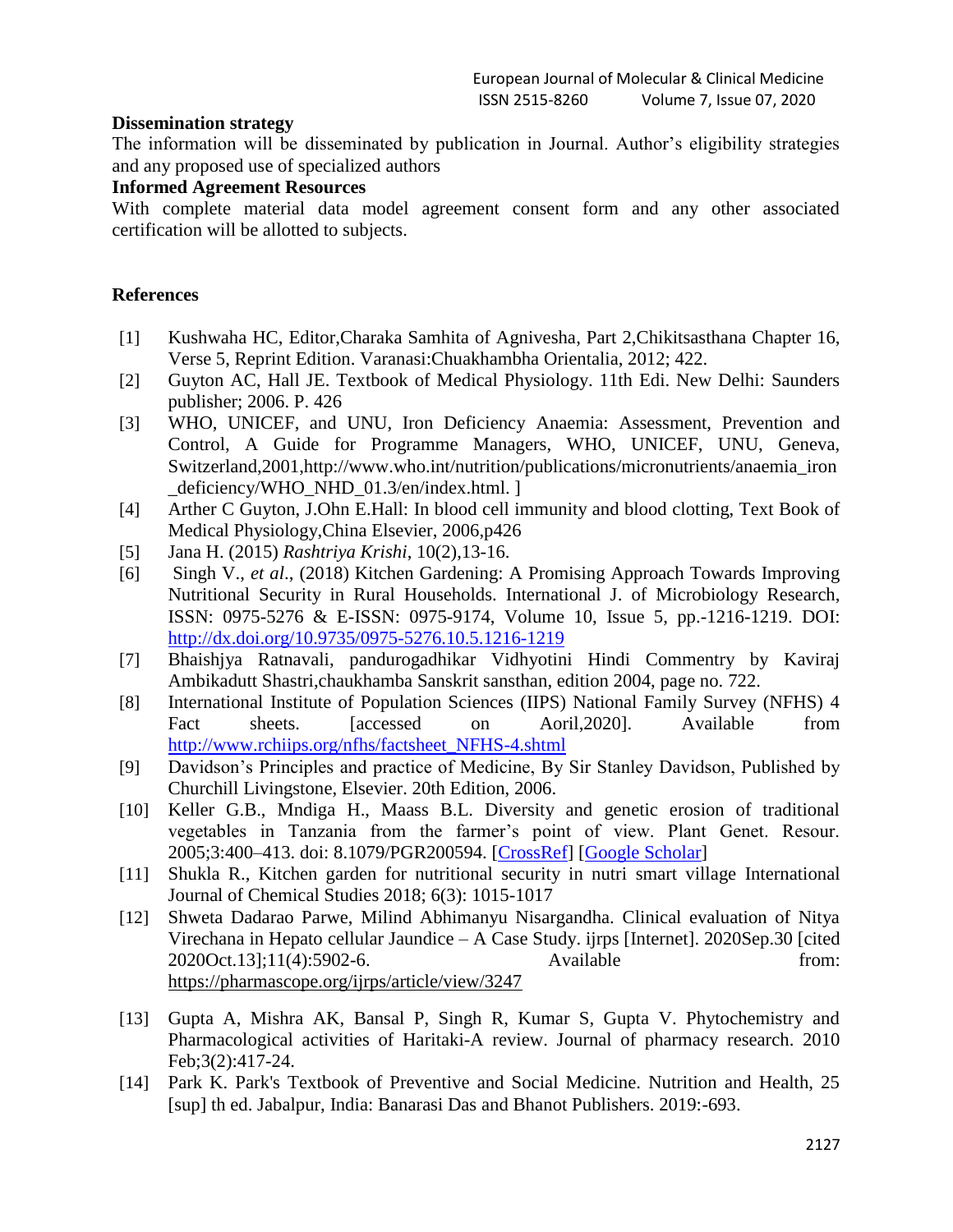- [15] Singh J, Solomon S, Kumar D (2013) Manufacturing Jaggery, a Product of Sugarcane, As Health Food. Agrotechnol S11: 007. doi:10.4172/2168-9881.S11-007
- [16] M S, E S, A M, Meher BR. Evaluation of efficacy of jaggery and raisins as supplements in iron deficiency anemia among medical undergraduate students in South India. Natl J Physiol Pharm Pharmacol. (2018), [cited October 31, 2020]; 8(10): 1432-1436. [doi:10.5455/njppp.2018.8.0723620072018\]](http://dx.doi.org/10.5455/njppp.2018.8.0723620072018)
- [17] Rahi Jain & Padma Venkatasubramanian (2017) Sugarcane Molasses A Potential Dietary Supplement in the Management of Iron Deficiency Anemia, Journal of Dietary Supplements, 14:5, 589-598, DOI: [10.1080/19390211.2016.1269145](https://doi.org/10.1080/19390211.2016.1269145)**.**
- [18] James, Spencer L, Chris D Castle, Zachary V Dingels, Jack T Fox, Erin B Hamilton, Zichen Liu, Nicholas L S Roberts, et al. "Estimating Global Injuries Morbidity and Mortality: Methods and Data Used in the Global Burden of Disease 2017 Study." *Injury Prevention* 26, no. Supp 1 (October 2020): i125–53. [https://doi.org/10.1136/injuryprev-](https://doi.org/10.1136/injuryprev-2019-043531)[2019-043531.](https://doi.org/10.1136/injuryprev-2019-043531)
- [19] James, Spencer L, Chris D Castle, Zachary V Dingels, Jack T Fox, Erin B Hamilton, Zichen Liu, Nicholas L S Roberts, et al. "Global Injury Morbidity and Mortality from 1990 to 2017: Results from the Global Burden of Disease Study 2017." *Injury Prevention* 26, no. Supp 1 (October 2020): i96–114. [https://doi.org/10.1136/injuryprev-2019-](https://doi.org/10.1136/injuryprev-2019-043494) [043494.](https://doi.org/10.1136/injuryprev-2019-043494)
- [20] Murray, Christopher J L, Cristiana Abbafati, Kaja M Abbas, Mohammad Abbasi, Mohsen Abbasi-Kangevari, Foad Abd-Allah, Mohammad Abdollahi, et al. "Five Insights from the Global Burden of Disease Study 2019." *The Lancet* 396, no. 10258 (October 2020): 1135–59. [https://doi.org/10.1016/S0140-6736\(20\)31404-5.](https://doi.org/10.1016/S0140-6736(20)31404-5)
- [21] Murray, Christopher J L, Aleksandr Y Aravkin, Peng Zheng, Cristiana Abbafati, Kaja M Abbas, Mohsen Abbasi-Kangevari, Foad Abd-Allah, et al. "Global Burden of 87 Risk Factors in 204 Countries and Territories, 1990–2019: A Systematic Analysis for the Global Burden of Disease Study 2019." *The Lancet* 396, no. 10258 (October 2020): 1223–49. [https://doi.org/10.1016/S0140-6736\(20\)30752-2.](https://doi.org/10.1016/S0140-6736(20)30752-2)
- [22] Vos, Theo, Stephen S Lim, Cristiana Abbafati, Kaja M Abbas, Mohammad Abbasi, Mitra Abbasifard, Mohsen Abbasi-Kangevari, et al. "Global Burden of 369 Diseases and Injuries in 204 Countries and Territories, 1990–2019: A Systematic Analysis for the Global Burden of Disease Study 2019." *The Lancet* 396, no. 10258 (October 2020): 1204–22. [https://doi.org/10.1016/S0140-6736\(20\)30925-9.](https://doi.org/10.1016/S0140-6736(20)30925-9)
- [23] Baliga, S., M. Chaudhary, S. Bhat, P. Bhansali, A. Agrawal, and S. Gundawar. "Estimation of Malondialdehyde Levels in Serum and Saliva of Children Affected with Sickle Cell Anemia." Journal of Indian Society of Pedodontics and Preventive Dentistry 36, no. 1 (2018): 43–47. https://doi.org/10.4103/JISPPD.JISPPD\_87\_17.
- [24] Jaiswal, S., S. Banait, and S. Daigavane. "A Comparative Study on Peripapillary Retinal Nerve Fiber Layer Thickness in Patients with Iron-Deficiency Anemia to Normal Population." *Journal of Datta Meghe Institute of Medical Sciences University* 13, no. 1 (2018): 9–11. [https://doi.org/10.4103/jdmimsu.jdmimsu\\_82\\_17.](https://doi.org/10.4103/jdmimsu.jdmimsu_82_17)
- [25] Singh, A., A. Agrawal, and Y.S. Kale. "Effects of Iron Deficiency Anemia on HBA1C Levels in Non-Diabetic and Diabetic Patients." *International Journal of Pharmaceutical Research* 11, no. 1 (2019): 1187–92. [https://doi.org/10.31838/ijpr/2019.11.01.210.](https://doi.org/10.31838/ijpr/2019.11.01.210)
- [26] Khatib M, Sinha A, Gaidhane A, Simkhada P, Behere P, Saxena D, et al. A systematic review on effect of electronic media among children and adolescents on substance abuse.